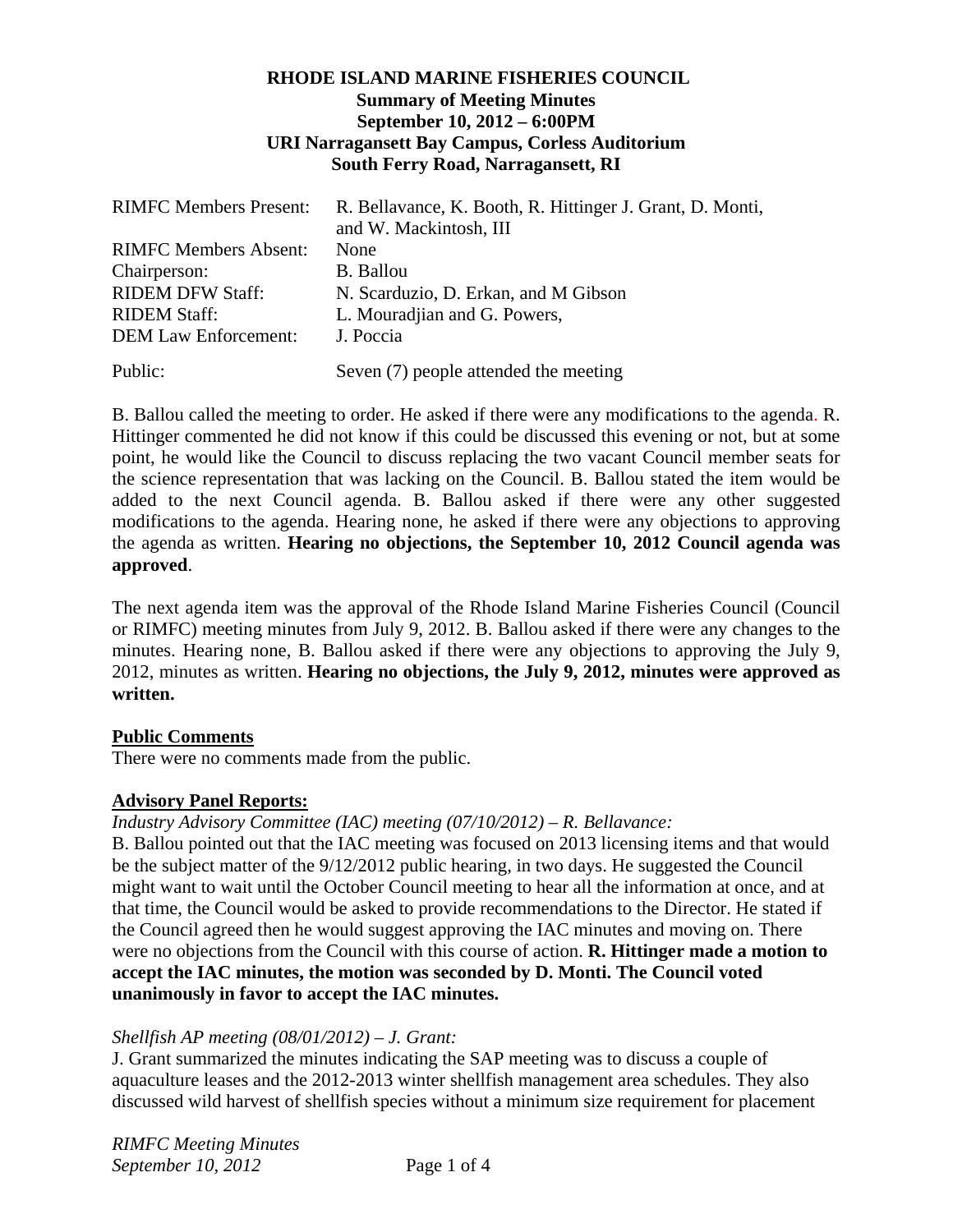into aquaculture lease sites. Indicating there was nothing in regulation to prevent an aquaculturist to harvest and stock his lease with wild harvest species. J. Grant indicated this could create a direct harvest conflict. He noted the SAP made no recommendations on that topic at that time.

There was discussion about the proposed Warfel/Sun Farm Oyster, Block Island, aquaculture lease application. It was noted that the New Shoreham Shellfish Commission (NSSC) had objected to this lease due to recreational use conflicts and that another site location was offered and preferred instead of the proposed location. The Division of Fish and Wildlife (DFW) Marine Fisheries section was also opposed to the proposed site location since it was in conflict with the defined uses for Area 3, which does not include privately leased aquaculture. **After lengthy discussion, a motion was made by R. Bellavance stating there was a conflict of uses, with wild harvest, in this proposed site location. D. Monti seconded the motion. The motion was to advise the CRMC that the RIMFC had determined that a fishery related user conflict for the wild harvest of shellfish existed in the proposed site. The Council determined, upon review of the lease application, that a conflict with wild fishery uses does exist in the area and the RIMFC therefore opposes the application with a vote of 5/1. Five (5) in favor: (R. Bellavance, K. Booth, R. Hittinger, D. Monti, and W. Mackintosh, III), and one (1) opposed: (J. Grant); the motion passes.** 

The next item on the SAP agenda was a discussion about the 2012-2013 winter shellfish management area schedules. J. Grant reviewed and discussed the harvesting schedules proposed by industry. The schedules were presented in separate parts.

M. Gibson stated the Division was fine with the winter opening schedules outlined in the three parts but was not ready to endorse the new proposal pertaining to High Banks and Pottowamut. He commented he would like some time to conduct surveys to examine the shellfish densities in those areas, and catch data before giving advice to the Council. Gibson felt there would be time to come back to this item before the spring opening, and therefore asked the Council to delay making a decision on this item to a later date.

**R. Hittinger made a motion to recommend that the Director approve the 2012-2013 winter schedules as proposed by industry with the added date of December 28 as requested by J.**  Grant, and delay the May 1<sup>st</sup> start of High Banks and Pottowamut until there was more **information provided by the Division. Seconded by D. Monti.** 

**[Western Greenwich: January 1, 2013 through April 30, 2013; Mon, Wed, and Fri, from 8 AM to 12 noon]** 

**[Winter Shellfish Management Areas: Bissel Cove, Bristol Harbor, High Banks, and Pottowamut; for December 2012 – 12, 14, 17, 19, 21, 24, 26, 28, and 31, from 8 AM to 12 noon.** 

**January 2013 schedule – Mon, Wed, and Friday; 8 AM to 12 noon February 1, 2013 through April 30, 2013 – Monday through Friday; sunrise to noon]** 

**The Council vote unanimously (6/0) to recommend that the Director approve the 2012-2013 winter schedules as proposed by industry (see above) with the added date of December 28,**  and delaying the May 1<sup>st</sup> start of High Banks and Pottowamut until there was more **information provided by the Division.** 

**A motion was made by D. Monti and seconded by R. Bellavance to accept the SAP minutes. The Council vote unanimously (6/0) to accept the SAP minutes.**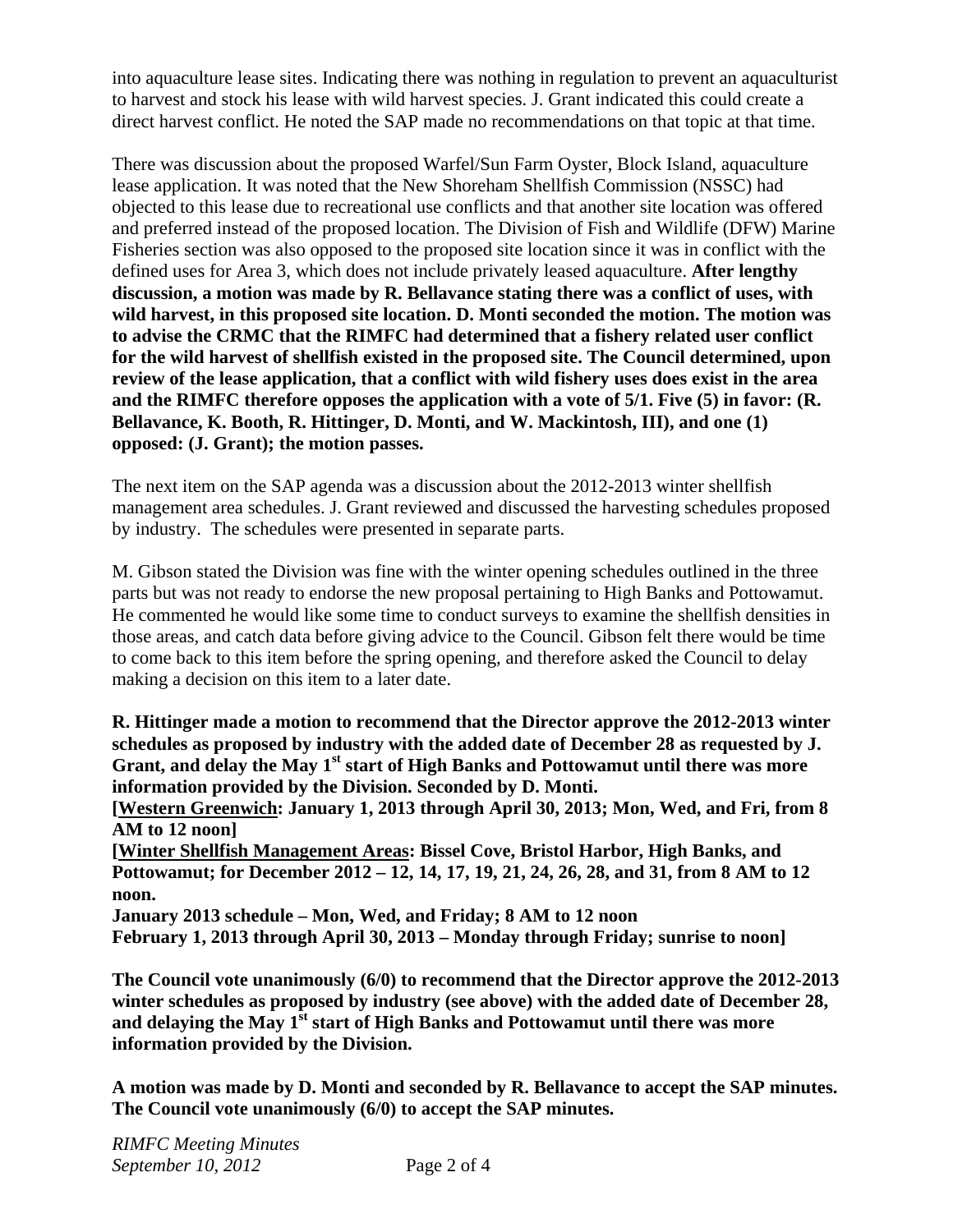## **New Business**

*Approval of Summer Flounder AP agenda meeting for September 2012 – R. Hittinger: Approval of Scup/Black Sea Bass AP meeting agenda for September – W. Mackintosh: Approval of Atlantic Herring Ad Hoc meeting agenda for September- J. McNamee:* 

B. Ballou grouped the approval of these AP agendas together. He noted the three meetings would be conducted all in one day on October 3, 2012, starting at 9 AM with the location still to be determined. There was discussion about whether to include a discussion about the summer flounder exemption certificate program or not. It was decided that folks could submit proposals on that subject if they wanted to. It was requested the people submit proposals to J. McNamee by September  $24<sup>th</sup>$  so they could be posted to the website prior to the meeting date. B. Ballou indicated it would then be up to each panel chair to limit discussions to just those proposals or to accept other proposals during the meeting.

Rich Hittinger requested that a follow-up discussion take place regarding the back-to-back AP meeting process, which could be placed on the November Council agenda.

# **B. Ballou asked if there were any objections to approving the three AP agendas as proposed. Moved by D. Monti to approve the agendas, seconded by W. Mackintosh, III. Hearing no objections, the three agendas were approved.**

## *Appointment of new member(s) to Advisory Panels – N. Scarduzio:*

An application was received from K. Eagan applying for the commercial East Bay representative position on the Shellfish Advisory Panel (SAP); and an application had been received from D. Ghigliotty who was also interested in joining the SAP as a commercial bull rake representative. **B. Ballou asked if there were any objections to approving both candidates to serve on the SAP. Hearing no objections, both candidates were appointed.** 

# **ASMFC-NEFMC Updates:**

### *ASMFC summary & NEFMC summary – M. Gibson/B. Ballou:*

B. Ballou reviewed and summarized the following topics from the ASMFC 2012 summer meeting summary that would involve state regulatory action at some point: Atlantic Herring, Lobster, Striped Bass, River Herring and Menhaden.

# **FYI:**

# *Governor's request for an emergency declaration for the Groundfish fishery – B. Ballou:*

B. Ballou advised Council members that Governor Chafee had submitted a formal request for a disaster declaration for the New England Groundfish fishery. He noted copies of the letter were included in their Council packets.

### *Items for 9/12/2012 & 10/10/2012 Public Hearings:*

D. Monti commented that he could not find the proposed amendment for the RI Recreational Saltwater Fishing License. He was advised that the materials were posted online within the current commercial fishing regulations.

K. Booth commented about the proposed vessel-based regulations pertaining to the mixing of commercial and recreational activities. He asked if the Department could take a stand on what they plan to do differently. He noted without any increase in enforcement activity the people that were cheating would continue to cheat. He wanted to know what would be done to stop those